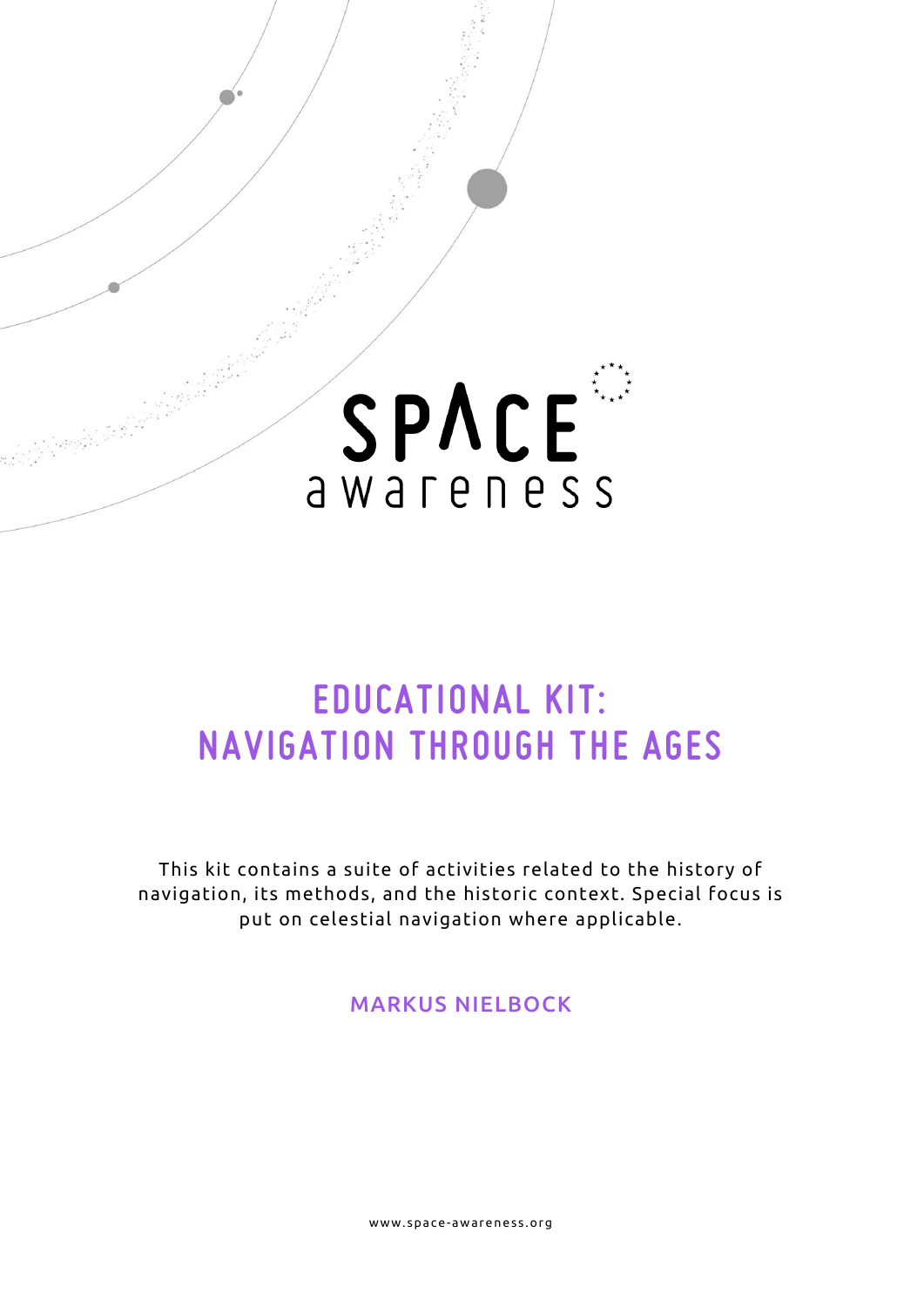## SPACE awareness

**Curriculum topic:** Coordinate systems Basic concepts, latitude, longitude Celestial navigation Constellations Instruments Satellite navigation

### **Big idea of Science:**

Earth is a very small part of the universe.

### **Keywords:**

ancient history, Arabia, astronomy, Bronze Age , celestial navigation, circumpolar, clocks, countries, Earth, equator, exploration, Galileo, geography, GPS, history, Indian Circle, James Cook, John Harrison, kamal, latitude, longitude, map, Mediterranean, meridian, navigation, North Star, Polaris, pole height, positioning, satellites, seasons, speed of light, stars, Sun, sundial, trilateration, Vikings

**Education level:** Secondary

#### **Language:** English

### **Core Skills:**

Asking questions Developing and using models Planning and carrying out investigations Analysing and interpreting data Using mathematics and computational thinking Constructing explanations Communicating information

#### **Type of learning activity:** Full enquiry

# **INTRODUCTION**

Navigation is an art that evolved for millennia of human history and seafaring. While in the beginning, sailors relied on coastal features, their successors soon dared to explore the open sea. Celestial objects were the dominating tools to find the course to their destinations. Still, it remained an art for many centuries nevertheless. This kit explores the scientific and technological progress of determining a position on the earth and of finding the way on open seas. By including exciting historical facts, it extends from the first documented mariners of the Bronze Age via the Age of Exploration until the modern inventions of global satellite positioning systems like Navstar GPS and Galileo.

# RESOURCES TABLE

| <b>Theme Category</b>                        | Title                                                 | Topic                         | <b>Short description</b>                                                                                                                                                                                                                      |
|----------------------------------------------|-------------------------------------------------------|-------------------------------|-----------------------------------------------------------------------------------------------------------------------------------------------------------------------------------------------------------------------------------------------|
| <b>Navigation</b><br><b>Through the Ages</b> | Navigation in the Ancient<br>Mediterranean and Beyond | and Celestial<br><b>Stars</b> | students learn<br><b>The</b><br>how<br>Cardinal Directions ancient mariners were able<br>to determine the cardinal<br>Navigation with the directions and to navigate<br>using celestial objects. The<br>$\,$ lesson is embedded into the $\,$ |